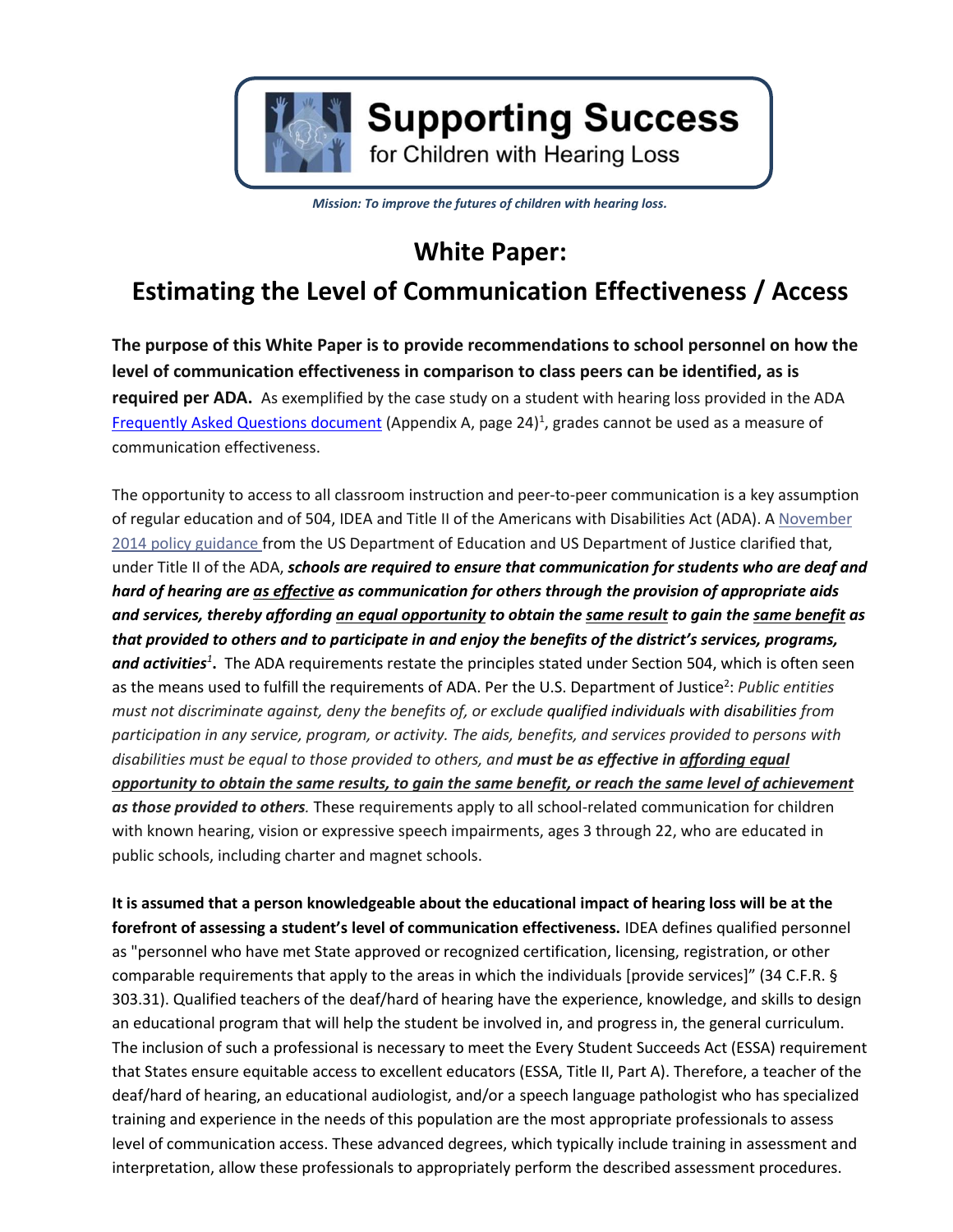**Procedures for estimating the level of access, or communication effectiveness, will depend on the student's communication mode**. Procedures differ for students who are primarily auditory learners and those who are visual learners. What must be established is the student's level of comprehension of classroom communication in his or her preferred method of communication and/or the method of greatest communication expertise. The following information provides recommendations for auditory learners first, followed by recommendations for learners via visual communication modalities.

### **Suggestions for Determining the Level of Communication Effectiveness for Students**

**who are Hard of Hearing** *(Those who use listening and speech as primary avenues for education.)* The vast majority of students with hearing loss have some useable hearing through which they primarily access verbal instruction and peer-to-peer communication. Amplification devices do not restore normal hearing. In group-learning conditions listening at a distance greater than 3 feet with typical classroom noise levels present, students with hearing loss typically miss fragments of verbally-presented speech. This puzzling out the meaning of speech with acoustic elements missing requires a greater effort for listening, which then reduces the amount of cognitive resources available to comprehend what was said, integrate it into the knowledge base and into long-term memory<sup>3</sup>. In order to determine how effectively students with hearing loss perceive classroom communication, the level of each student's fragmented listening needs to be explored under different conditions of distance and noise. Specifically, a student's precision listening ability and functional listening ability need to be assessed and compared to the expected performance of typically hearing students. Indications of a student's level of effort and fatigue, and the resulting impact on attention/distractibility also need to be taken into account when determining communication effectiveness.

1. **Classroom observation** by a professional with expertise in the learning needs of students with hearing loss (i.e., teacher of the deaf/hard of hearing; educational audiologist). Classroom listening conditions, pace of instruction, management of classroom discussion and group learning activities, and existing accommodations all need to be noted and shared with appropriate personnel. As an example of a form, consider the *Observational Record of Behavior of Deaf/Hard of Hearing Students<sup>4</sup>. Student performance in* terms of attention/distractibility, level of hesitation before beginning work, application of self-advocacy skills, indicators of level of comprehension of instruction and peer-to-peer interactions should all be noted.

2. **Precision listening ability** should be estimated. Specifically, the accuracy of the student's ability to repeat all elements of speech when presented at 3 feet in quiet (no visual cues) should be assessed. This information can be obtained via the *Iowa Medial Consonant Test*<sup>5</sup> and/or repetition of age appropriate lists of single words or nonsense syllables. This process will identify which speech sounds are inconsistently heard in this optimal condition (baseline hearing fragmentation). To determine the impact of distance and noise on precision listening ability the *ELFLing*<sup>6</sup> can be used. The Ling sounds (aw, oo, ee, sh, s, m) represent the speech spectrum and are commonly presented to students who are asked to indicate when a sound is heard (awareness), repeat it or point to a picture representation (identification). Presentation of the randomly spoken sounds starts at 15 feet and is repeated at 10, 6, 3 feet, 1 foot and 6 inches in quiet and then the process is repeated for listening in noise. The *ELFLing* identifies how close a student needs to be to the speaker to perceive the complete speech spectrum in quiet and noise, and at what distance each of these sounds become (in)audible. Children with typical hearing perceive all Ling sounds at 15 feet in quiet and at 10 feet in low background noise.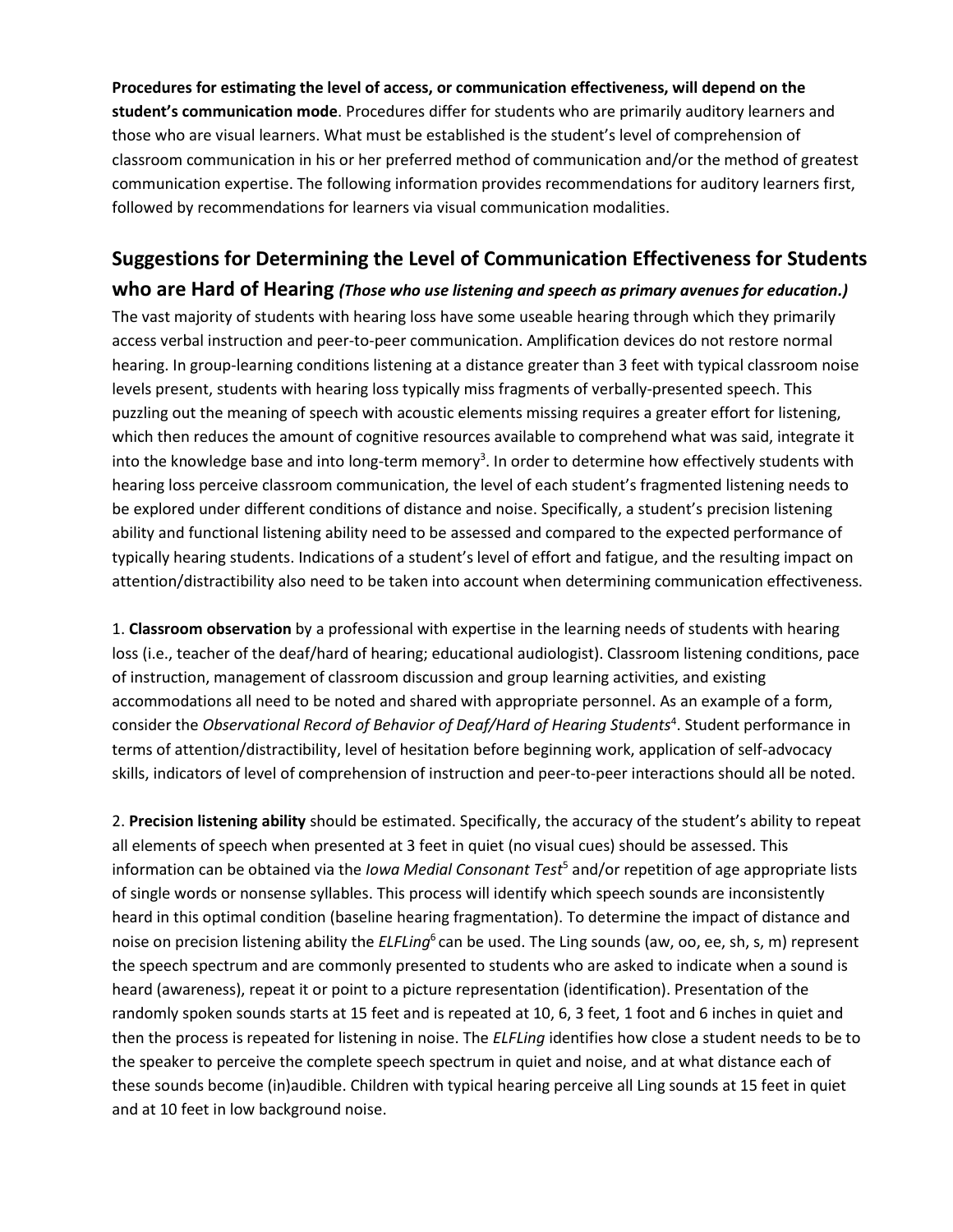3. **Functional listening ability** provides the most useful information to estimate a student's level of communication access. The Functional Listening Evaluation (FLE) is a procedure<sup>7</sup> that presents speech, preferably sentences, at 3 feet and 12 feet, in quiet and noise, when the student is watching the speaker's face and also auditory only. The resulting percentage-correct scores are then compared to results of students with typical hearing who score 95% or better in quiet and at least 90% in noise, even when the speech level is soft and the loudness of the noise and speech is identical (0 dB S/N)<sup>8</sup>. Close quiet listening scores represent the best functional ability which occurs in situations like 1:1 pull-out instruction. Results at 3 feet in noise represent paired learning, small group learning or informal social interactions. Results at 12 feet in quiet represent the most intensive instructional periods, when the classroom is relatively quiet and students are engaged in the instructional process. Results at 12 feet in noise represent classroom discussion situations. All of these should be considered for equal access to classroom communication. Again, students with typical hearing perform at 90% or better, even in very noisy listening conditions. For children who are too young to reliably perform the FLE or when additional information is desired, the parents can complete the Children's Home Inventory of Listening Difficulties (CHILD)<sup>9</sup>. The CHILD items relate to ability to hear and understand in typical home and community environments which will provide information about the student's ability to perform in quiet, noise, social, distance situations and when listening to media; all off which are applicable to functioning in the educational environment.

4. **Student and/or Teacher Reflections:** The *Listening Inventory For Education – Revised*<sup>10</sup> is a suite of assessments. The *LIFE-R Student Appraisal* is a self-report measure of 15 typical school situations. It is appropriate for students grade 3 and above. The *LIFE-R Teacher Appraisal of Listening Difficulty* provides classroom teacher input on a student's ability to listen in various classroom situations.

5. **Other measures:** If it is evident that the student's access to communication is not as effective as typically hearing students the following measures are suggested to further quantify the extent of these issues in comparison to age peers and to provide ideas for potential accommodations or supports.

- a. *Informal Assessment of Fatigue and Learning*<sup>11</sup> can provide insight into the level that hearing loss is causing educational significant fatigue. This checklist can be administered in an interview format with the student or completed as a checklist by the student. It can be used across age groups, however data for quantitative scoring has been obtained on children grades 4-9.
- b. *Developmental Test of Auditory Perception*<sup>12</sup> (DTAP) is a norm-referenced test that requires the student to identify phonemes in isolation, word discrimination, rhyming sounds, tonal pattern, and environmental sounds. Responses from these 5 subtests are divided into two auditory scales: Language Auditory Perception Index and Nonlanguage Auditory Perception Index resulting in the Composite Auditory Perception Index. Ages 6.0 to 18 years.
- c. *Tests of Listening Comprehension*<sup>13</sup> (elementary or secondary versions) assess listening through natural classroom situations rather than evaluating listening through simple repetition or discrimination tests. It is norm-referenced and has 5 subtests: Main Idea, Details, Reasoning, Vocabulary, Understanding Messages.
- d. *Oral Passage Understanding Scale*<sup>14</sup> (OPUS) assesses listening comprehension in a natural context. Students are presented with age-appropriate passages, each with associated questions. It evaluates the ability to integrate and apply knowledge and use of words and word combinations, grammar and use of language in which meaning is not directly available from the surface information. Norm-referenced. Ages 5.0 to 21 years.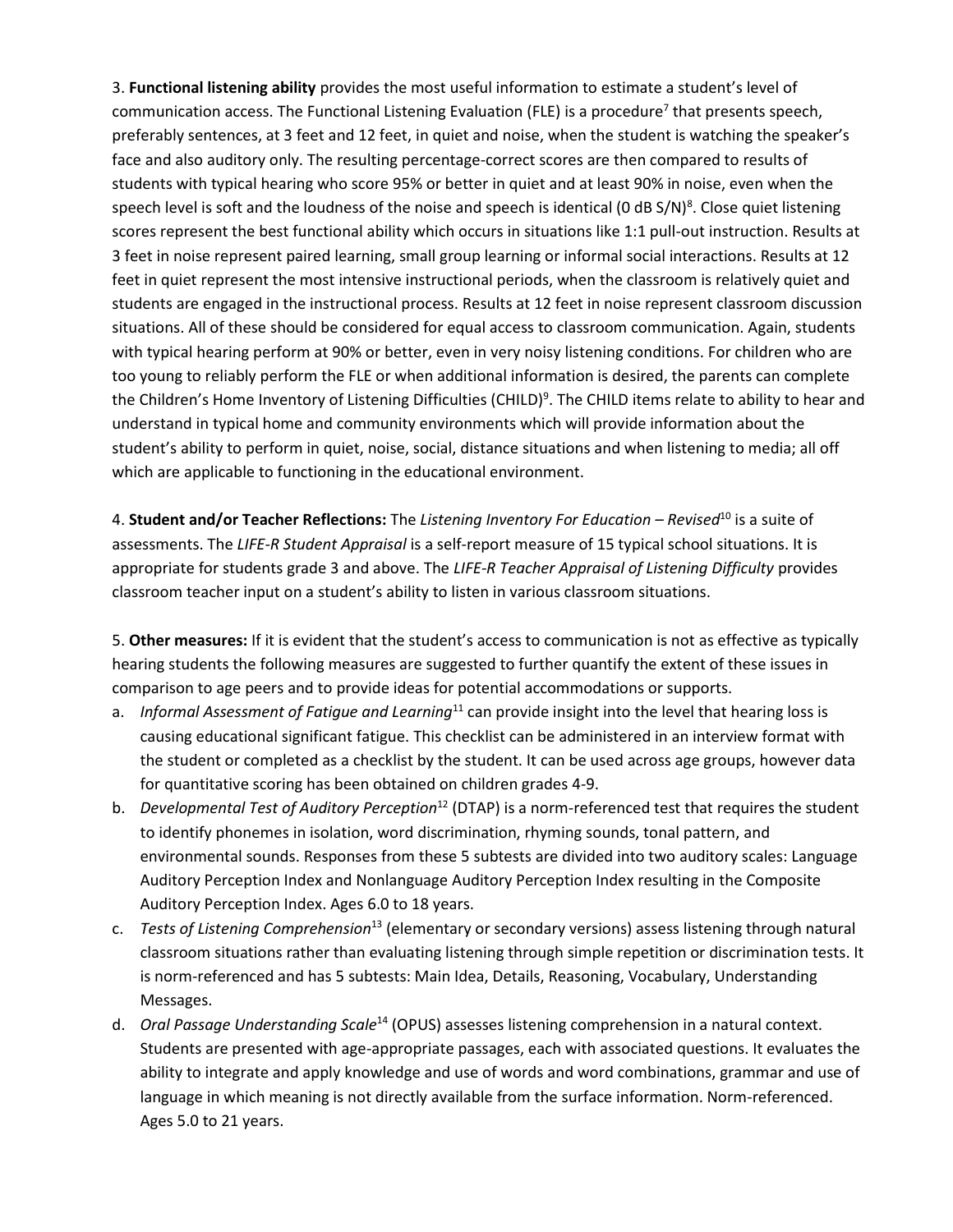# **Suggestions for Determining the Level of Communication Effectiveness for Students Who are Visual Learners** *(Those who use sign language, cued speech, captioning, AAC, etc. as primary avenues for education)*

1. Video record the student during verbal instruction, subsequent class discussion and instructions for completing an assignment. For the length of the recorded observation, time the visual tracking and convert into percentage of total time. Who is the student watching (visually tracking)?

- a. Teacher (during verbal instruction, during class discussion, during description of assignment)
- b. Peers (during verbal instruction, during class discussion, during description of assignment)
- c. Interpreter (during verbal instruction, during class discussion, during description of assignment)
- d. None of the above/off task (during verbal instruction, during class discussion, during description of assignment)
- e. Make notes about how visually accessible information was beyond watching the speaker(s) (i.e., SmartBoard, maps, other visuals)

2. Extend the Functional Listening Evaluation for students with some residual hearing who use visual language representations, such as Total Communication/Simultaneous Communication (SimCom)/Conceptually Accurate Signed English(CASE), American Sign Language, or Cued Speech/Cued Language. The student's modality of visual communication can be added to the 4 auditory conditions and 4 auditory + visual (speechreading) conditions. Controlled 5-word sentences are typically used in the Functional Listening Evaluation. Results are scored in percent for each word repeated accurately (i.e., HINT sentences). This same could be applied to SimCom users/Cued Speech users. ASL or CASE users would be scored for accuracy of repeating the concept of each of the Functional Listening Evaluation sentences as it has been signed to them. Whether auditory and/or visual, use of 5-word controlled vocabulary sentences provide a simplistic over estimation of functional performance. Requesting the student to explain in his or her own words what each sentence means is one method to check the comprehension level of the students in addition to their ability to repeat the sentences presented.

| SimCom       | Close (3 ft) | Close Auditory | Close        | Far (12 ft) | Far           | Far Sign     | Hearing               |
|--------------|--------------|----------------|--------------|-------------|---------------|--------------|-----------------------|
|              | Auditory     |                | Sign         | Auditory    | Auditory +    | (+ Auditory) | Peer                  |
|              |              | Speechreading  | (+ Auditory) |             | Speechreading |              | Standard <sup>8</sup> |
| Quiet        |              |                |              |             |               |              | $95%+$                |
| <b>Noise</b> |              |                |              |             |               |              | $90%+$                |

| Sign  | Close (3 ft) | Class       | Hearing               |  |
|-------|--------------|-------------|-----------------------|--|
| Only  | Sign         | Interpreter | Peer                  |  |
|       |              | Distance    | Standard <sup>8</sup> |  |
|       |              | Sign        |                       |  |
| Quiet |              |             | $95%+$                |  |

2. Listening comprehension materials available for non-native English language populations may also be used to check access/comprehension levels of students who are visual learners. For example worksheets to to: [https://en.islcollective.com](https://en.islcollective.com/) (must register to download free worksheets). To use, the interpreter signs what is heard on the YouTube video and the student answers the questions provided. To simulate classroom situations, the student would be able to view both the person speaking (on YouTube) and the interpreter. For evidence based practice, a minimum of 2-3 'typical' learners in the same class who have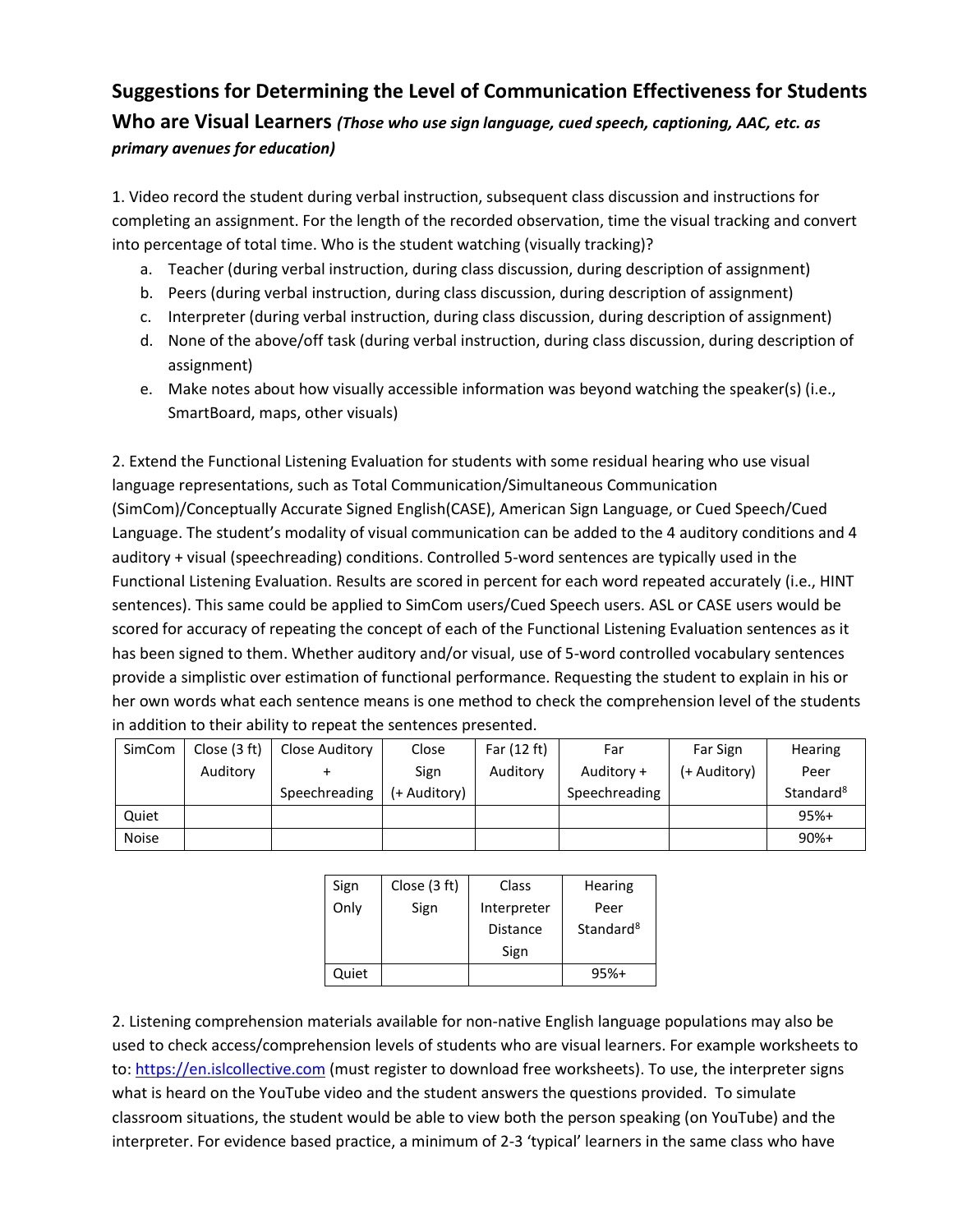watched the same YouTube video and answered the questions to provide a comparative sample for comprehension/access expectations.

3. Other measures: The *Test of Listening Comprehension<sup>13</sup>* and the *Oral Passage Understanding Scale<sup>14</sup>* described in the previous sections can be administered to the student in his or her preferred mode of visual communication. With this adaptation, normative results must be viewed as an estimate. Results will broadly indicate how the student's ability to comprehend information that is typical of classroom comprehension expectations. For greatest fidelity, it is important that the person providing the visual communication version of the test stimuli do so in a manner that is as close as possible to the level and completeness of information that is typically provided to the student in the classroom environment. Results of either or both tests can then be used as an estimate of not only what the language level the student is being presented, but also the degree to which the student comprehends the information.

## **Suggestions for Determining the Level of Communication Effectiveness for Students with Expressive Communication Impairments** *(Those who do not or cannot use spoken language to participate in class discussion, small group or paired learning, communicating with school staff and class peers, etc.)*

The [Common Core Standards](http://www.corestandards.org/) make it clear that it is necessary for students to be active participants during all classroom learning opportunities. This is especially challenging for students who are not able to effectively communicate using verbal language. To accommodate participation, teachers will often need to allow more time for students to provide their comments during class discussions and to ensure active participation during group learning opportunities. The following activities are suggested to assess the student's ability to participate fully in classroom situations.

1. Video record the student during verbal instruction, subsequent class discussion, instructions for completing an assignment, small group work, any requests for clarification, etc. Record how the student's expressive communication occurs for each opportunity given to the class to express themselves. Identify what the student does, given the number of participation opportunities provided. How successful is the student's two-way communication (including participation) in comparison to class peers for following communication means such as:

- a. Through interpreter
- b. Student voicing
- c. Student texting
- d. Nonverbal gestures
- e. Passing handwritten notes
- f. Other method used in class
- g. Also collect information on any methods used for expressive communication for homework other than written assignments (i.e., VLOG)

2. The skill level of the interpreter is also an important consideration when estimating access to classroom communication for students who use visual language representations, such as Total Communication/ Simultaneous Communication (SimCom)/Conceptually Accurate Signed English(CASE), American Sign Language, or Cued Speech/Cued Language. Under-qualified interpreters inadvertently undermine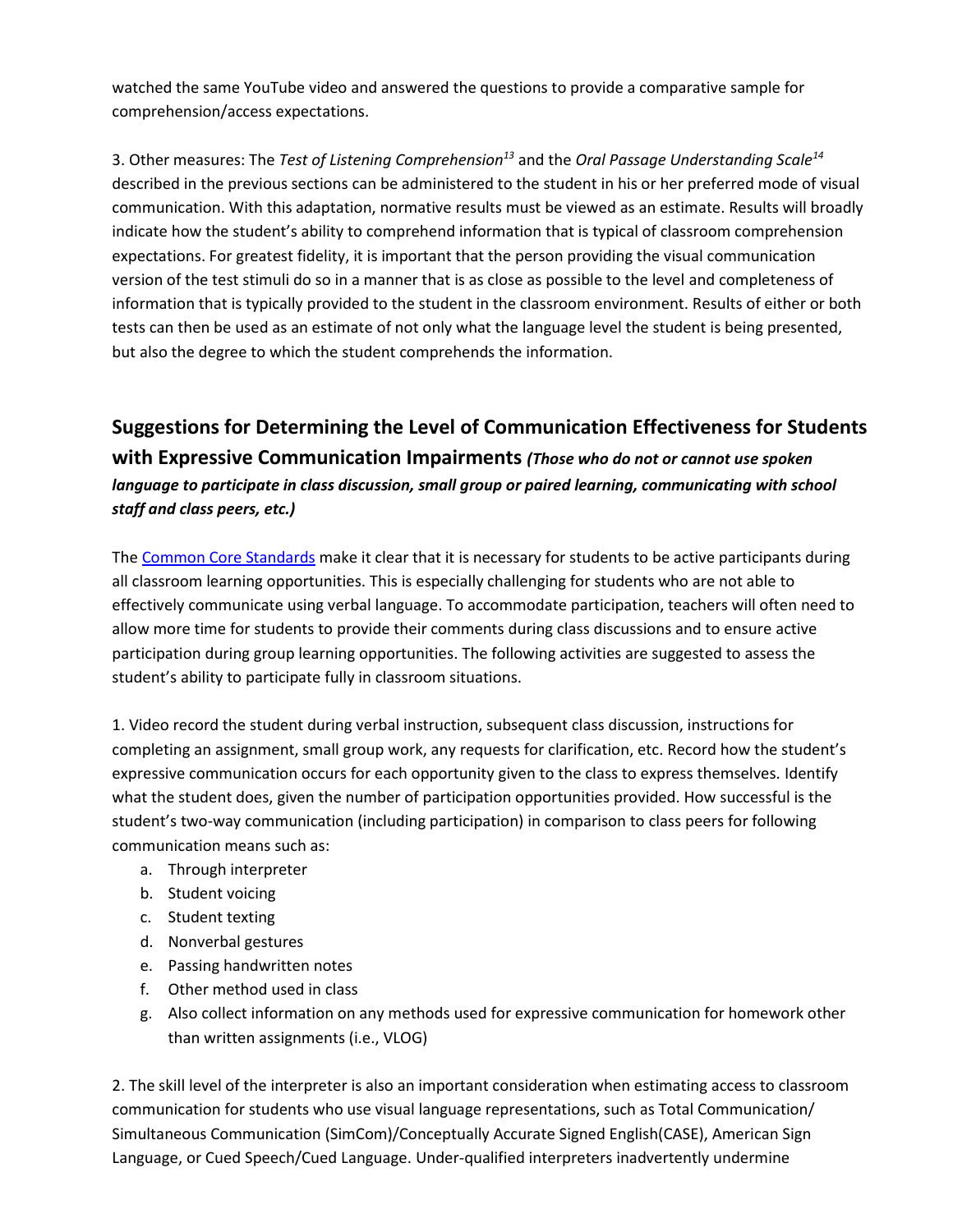development of language competence and contribute to idiosyncratic use of sign language, low literacy rates, and poor academic and social outcomes for many d/Deaf students [\(NIEC Needs Assessment Report,](https://www.google.com/url?sa=t&rct=j&q=&esrc=s&source=web&cd=4&cad=rja&uact=8&ved=0ahUKEwip-t2rkKfUAhVlyoMKHZBwCEEQFgg4MAM&url=http%3A%2F%2Fwww.interpretereducation.org%2Fwp-content%2Fuploads%2F2014%2F02%2FFinal-K-12-Interpreter-Report-12-20.pdf&usg=AFQjCNEgtx4lmdjVbxiQljYjjgBOkvIIGQ)  [2016\)](https://www.google.com/url?sa=t&rct=j&q=&esrc=s&source=web&cd=4&cad=rja&uact=8&ved=0ahUKEwip-t2rkKfUAhVlyoMKHZBwCEEQFgg4MAM&url=http%3A%2F%2Fwww.interpretereducation.org%2Fwp-content%2Fuploads%2F2014%2F02%2FFinal-K-12-Interpreter-Report-12-20.pdf&usg=AFQjCNEgtx4lmdjVbxiQljYjjgBOkvIIGQ)<sup>15</sup>. The need to assess interpreter skill level is supported by research as the academic information received by visual communicators is reliant on the skills of their sign language interpreter or cued speech transliterator.

A [2005 study](http://jdsde.oxfordjournals.org/content/11/1/3.abstract)<sup>16</sup> evaluated 2100 educational interpreters in the US using the Educational Interpreters Performance Assessment. The results found that about 60% of the interpreters evaluated had inadequate skills to provide full access. The study suggested that many students receive interpreter services that seriously hinder reasonable access to class curriculum and social interaction. A [2009 study](https://core.ac.uk/download/pdf/12208311.pdf)<sup>17</sup> focused on the accuracy of translation as measured by number of key science words included in a Communication Access Realtime Translation (CART) transcript or in videos of sign interpretation. "Best" interpreters/CART providers were selected who understood that the study was about accuracy. Participants transcribed or signed three science videos by the National Aeronautics and Space Administration (NASA). The accuracy of interpreters for the three videos was 81%, 80.1%, 62.7%. The accuracy of the CART providers was 98.5%, 96.9%, 97.2% resulting in an average accuracy of 75% for interpreters and 97% for CART transcription.

Sufficient "through the air" access to verbal instruction and classroom communication cannot be assumed because accommodation by an interpreter or CART is provided in the classroom. A district who provides a 'signer' for student access, rather than hiring a sign language interpreter who has completed a high level of training and has extensive experience, must be aware of the impact of the 'signer's' skill level on communication access. A qualification standard for interpreters who are most likely to provide complete communication access would be national [certification](http://rid.org/rid-certification-overview) through National Registry of Interpreters for the Deaf – RID or a[n Education Certificate: K-12](http://rid.org/rid-certification-overview/certifications-under-moratorium/) (Ed:K-12). Some states have recommended methods for determining interpreter skill levels. Refer to [information on each state's requirements](http://rid.org/advocacy-overview/state-information-and-advocacy/) for educational interpreters. It is recommended that the teacher(s) of the deaf/hard of hearing who also have sign language expertise be involved in determining the accuracy of educational interpreters. Comprehension of real-time captioning requires reading fluency of at least grade 5-6 to keep up with the typical rate of speech during teacher instruction. 18

2. The **Student Language and Communication Profile Summary**<sup>19</sup> (Laurent Clerc National Deaf Education Center, Gallaudet University, 2010) is a structured means to gather data on a student's proficiency level in the use of American Sign Language. It includes extensive, criterion-referenced, skills in specific age ranges that assists knowledgeable school staff in identifying areas of strength and non-strength in comparison to age expectations. The [Profile](https://texasdeafed.org/uploads/files/general-files/Clerc_Center_Student_Language_and_Communication_Profile_Summary.pdf) thereby defines specific skills that will impact effective access of communication. The Student Language and Communication Profile has been included at the end of the references.

3. The **Standardized Visual Communication Sign Language Checklist**<sup>20</sup>(Simms, Baker, and Clark, 2013) was developed to meet the need for a comprehensive checklist of visual language development so that learning goals can be set, gaps in learning identified, and appropriate materials developed. It may be the only [standardized checklist](https://www.google.com/url?sa=t&rct=j&q=&esrc=s&source=web&cd=1&cad=rja&uact=8&ved=0ahUKEwib9s7spafUAhVp34MKHVceCEcQFggmMAA&url=http%3A%2F%2Fvl2.gallaudet.edu%2Ffiles%2F9914%2F2324%2F5941%2F14.1.simms.pdf&usg=AFQjCNHBroqBnp-Mrw4IovrTbLOM85HRcg) for assessing a child's skills in American Sign Language.

4. **The American Sign Language Receptive Skills Test**<sup>21</sup> can assess the ability to perceive basic ASL of children ages 4-13 years. It measures emerging receptive knowledge of ASL, especially for children in the younger age ranges. It is an ASL adaptation of the British Receptive Skills Test. The **[ASL-RST](http://vl2.gallaudet.edu/resources/asl-assessment-toolkits/asl-receptive-skills-test/)** webpage also includes a PowerPoint presentation describing how to assess receptive ASL skills using this tool.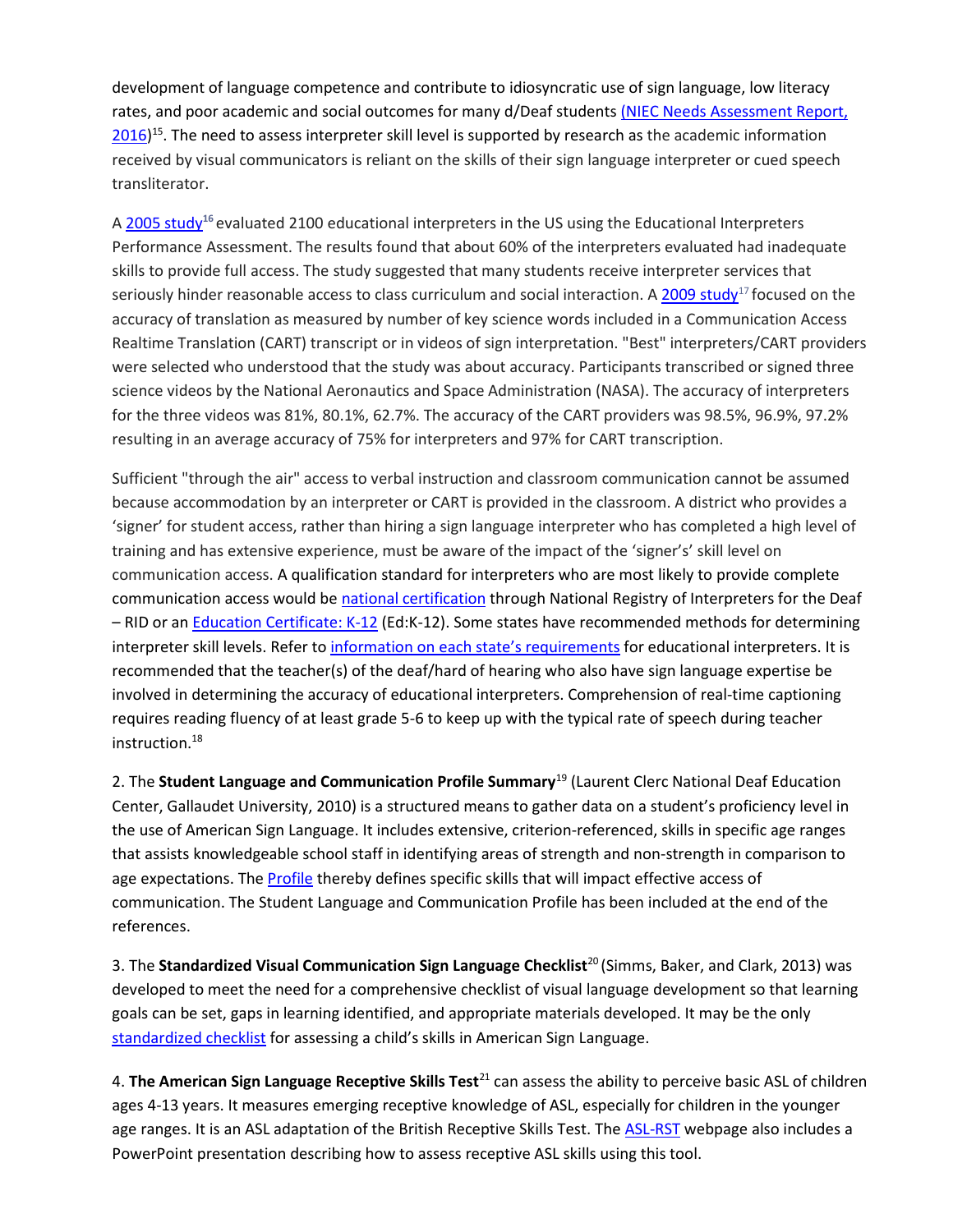Resources<sup>22</sup> geared toward evaluating communication ability in bilingual learners may also be applicable when evaluating expressive/receptive communication and the need for sign language.

#### **Summary**

Schools are required to ensure that communication for students who are deaf and hard of hearing are as effective as communication for others. To determine the level of communication effectiveness, appropriate assessment must occur. The teacher of the deaf/hard of hearing is typically the most qualified to be at the forefront of this assessment process. Students with hearing loss who are primarily auditory learners and those who are primarily visual learners require assessment. These assessment procedures differ. Finally, students with expressive language concerns, like Deaf visual learners, must also be assessed to ensure that their opportunity to fully participate in the classroom is equal to their class peers.

### **References**

- 1. 2014 ADA Policy Clarification: [http://www2.ed.gov/about/offices/list/ocr/letters/colleague-effective](http://www2.ed.gov/about/offices/list/ocr/letters/colleague-effective-communication-201411.pdf)[communication-201411.pdf](http://www2.ed.gov/about/offices/list/ocr/letters/colleague-effective-communication-201411.pdf) Frequently Asked Questions #1: <http://www2.ed.gov/about/offices/list/ocr/docs/dcl-faqs-effective-communication-201411.pdf>
- 2. U.S. Department of Labor Disability Nondiscrimination Law Advisor; Public Entity Responsibilities Under Title II – Services, Programs, and Activities [https://webapps.dol.gov/elaws/odep/title\\_2full.aspx](https://webapps.dol.gov/elaws/odep/title_2full.aspx)
- 3. The Cascading Impact of Hearing Loss on Access to School Communication. Download from [www.successforkidswithhearingloss.com/access-ada:](http://www.successforkidswithhearingloss.com/access-ada) [http://successforkidswithhearingloss.com/wp](http://successforkidswithhearingloss.com/wp-content/uploads/2012/12/The-Cascading-Impact-of-Hearing-Loss1.pdf)[content/uploads/2012/12/The-Cascading-Impact-of-Hearing-Loss1.pdf](http://successforkidswithhearingloss.com/wp-content/uploads/2012/12/The-Cascading-Impact-of-Hearing-Loss1.pdf)
- 4. Landrud, S. & Anderson, K. (2011) Observational Record of Behavior of Deaf or Hard of Hearing Students. Download from<http://successforkidswithhearingloss.com/tests>
- 5. Tyler, RS, Preece, JP, Lowder, MW,: The Iowa Cochlear Implant Test Battery: Iowa City, University of Iowa, 1983. Download the Iowa Medial Consonant Test from <http://successforkidswithhearingloss.com/tests>
- 6. Anderson, Karen (2015). Early Listening Function using the Ling Sounds. Download the procedure and the checklist from [http://successforkidswithhearingloss.com/tests.](http://successforkidswithhearingloss.com/tests)
- 7. Johnson, C. & Von Almen, P. (1993). Functional Listening Evaluation. Information at <http://successforkidswithhearingloss.com/tests> an[d http://successforkidswithhearingloss.com/fle](http://successforkidswithhearingloss.com/fle-recorded)[recorded](http://successforkidswithhearingloss.com/fle-recorded) using 5-word HINT sentences.
- 8. Bodkin, K., Madell, J., & Rosenfeld, R. (1999). Word recognition in quiet and noise for normally developing children. American Academy of Audiology Convention, Miami, FL, Poster session. Download *Speech in Noise Norms for Typical Children* from <http://successforkidswithhearingloss.com/speech-perception>
- 9. Anderson, K. & Smaldino, J. (2000). Children's Home Inventory for Listening Difficulties (CHILD). Download from [http://successforkidswithhearingloss.com/tests.](http://successforkidswithhearingloss.com/tests)
- 10. Anderson, K., Smaldino, J., & Spangler, C. (2011). Listening Inventory For Education Revised. For information go to<http://successforkidswithhearingloss.com/life-r/>
- 11. Fukuda, S., et al, (2010) Effort-reward imbalance for learning is associated with fatigue in school children. Behavioral Medicine, 36(2), 53-62; authors of the LERI Scale. Informal Assessment of Fatigue and Learning. Adapted 2014 by Karen Anderson. Download from [http://successforkidswithhearingloss.com/tests.](http://successforkidswithhearingloss.com/tests)
- 12. Developmental Test of Auditory Performance: <http://successforkidswithhearingloss.com/dtap/>